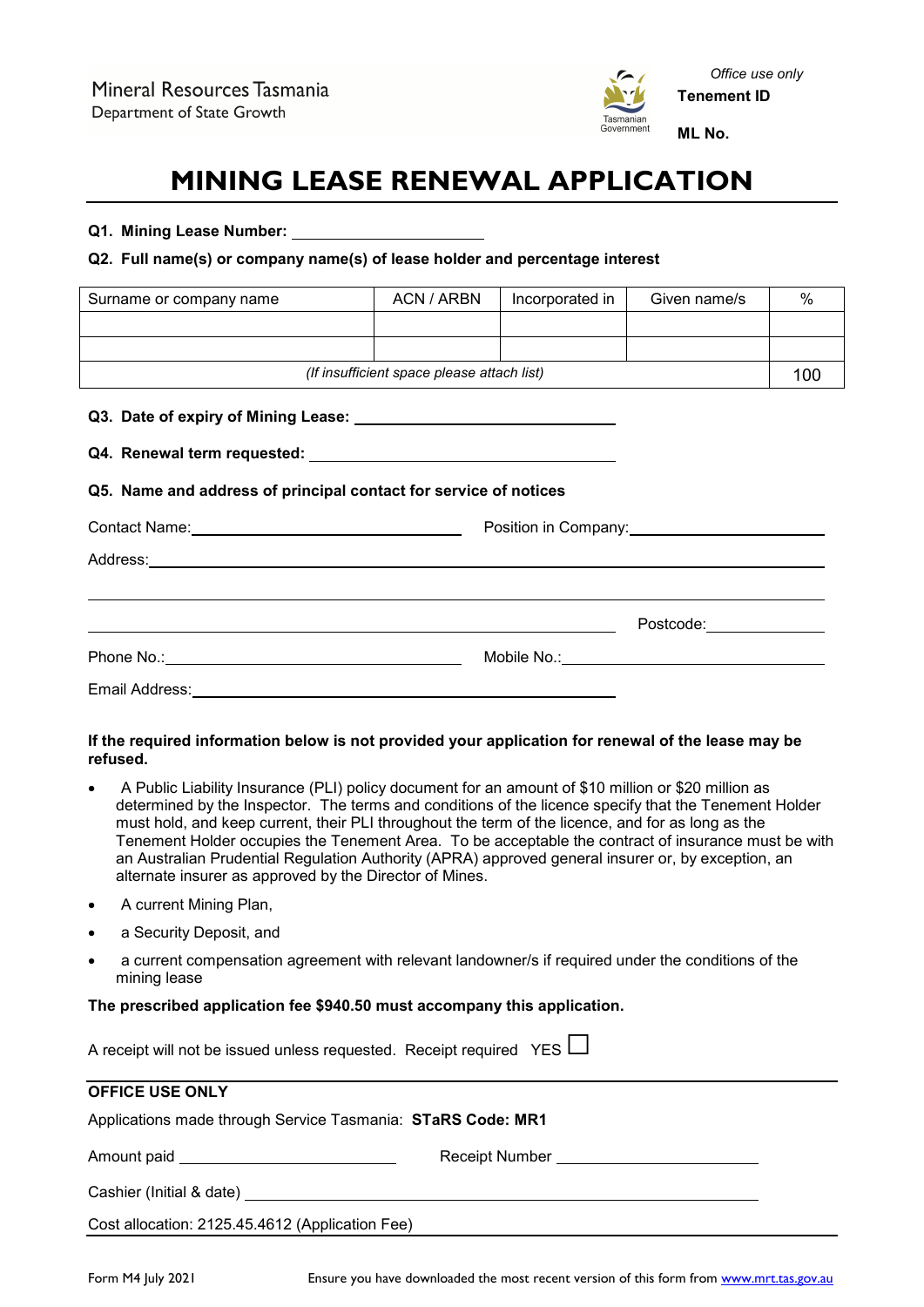## **Q6. Signature on this application**

Applications may be lodged electronically, personally or delivered to the office of the Registrar of Mines by the applicant(s).

| Full Name of Applicant/s | Signatures of Applicant/s | Date |
|--------------------------|---------------------------|------|
|                          |                           |      |
|                          |                           |      |
|                          |                           |      |

#### **Note:**

If the lodging party is not the applicant (or where the applicant is a company, the Company Secretary or a Director of that company), written evidence must be provided that the lodging party is authorised to do so on behalf of the applicant, for example a signed statement on company letterhead.